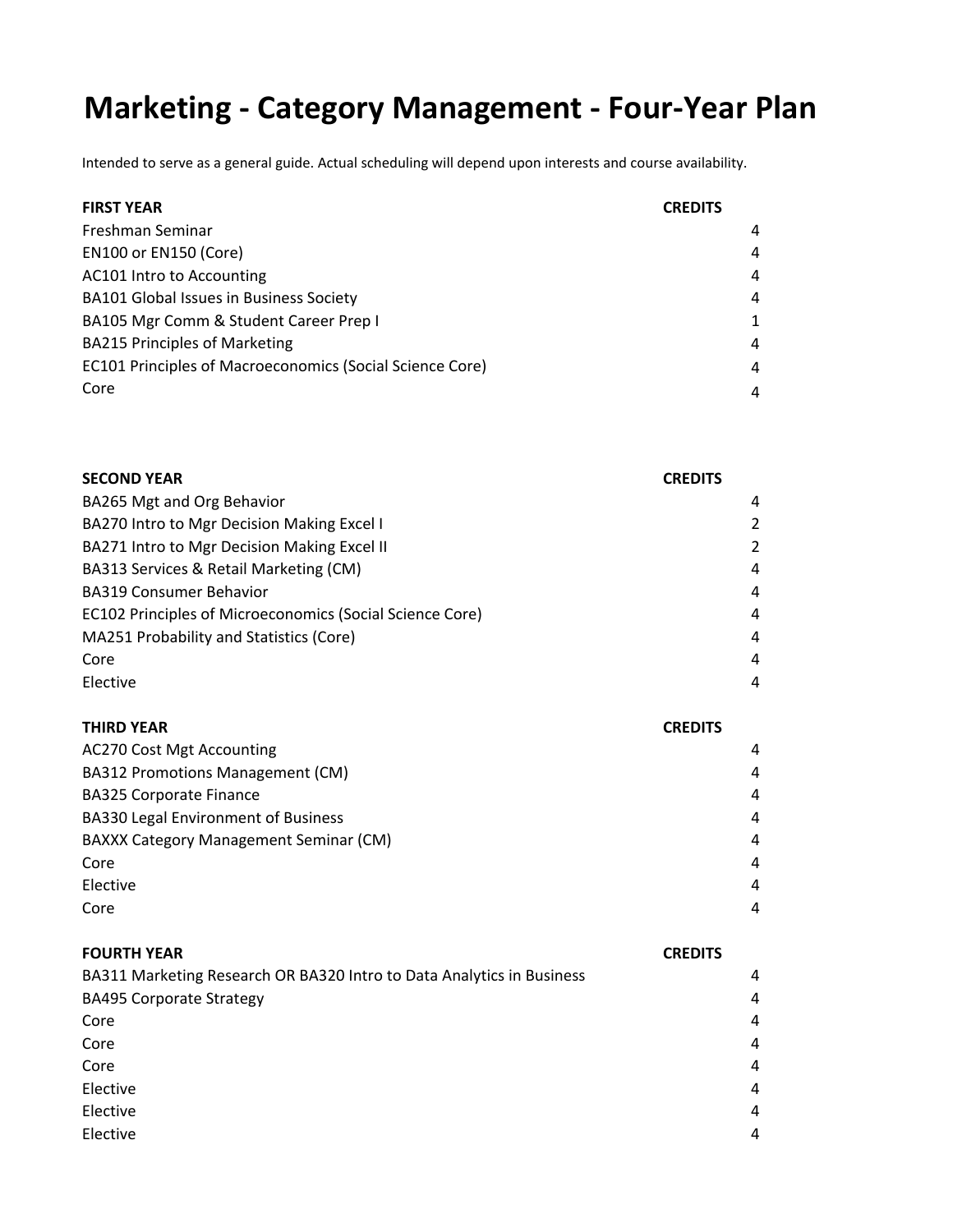### **Marketing ‐ Ad & Prom Mgmt ‐ Four‐Year Plan**

Intended to serve as a general guide. Actual scheduling will depend upon interests and course availability.

| <b>FIRST YEAR</b>                                        | <b>CREDITS</b> |
|----------------------------------------------------------|----------------|
| Freshman Seminar                                         | 4              |
| <b>EN100 or EN150 (Core)</b>                             | $\overline{a}$ |
| AC101 Intro to Accounting                                | $\overline{a}$ |
| <b>BA101 Global Issues in Business Society</b>           | 4              |
| BA105 Mgr Comm & Student Career Prep I                   | $\mathbf 1$    |
| <b>BA215 Principles of Marketing</b>                     | $\overline{a}$ |
| EC101 Principles of Macroeconomics (Social Science Core) | $\overline{a}$ |
| Core                                                     | 4              |

| <b>SECOND YEAR</b>                                       | <b>CREDITS</b> |
|----------------------------------------------------------|----------------|
| BA265 Mgt and Org Behavior                               | 4              |
| BA270 Intro to Mgr Decision Making Excel I               | 2              |
| BA271 Intro to Mgr Decision Making Excel II              | 2              |
| <b>BA319 Consumer Behavior</b>                           | 4              |
| <b>COM130 Visual Communications</b>                      | $\overline{4}$ |
| EC102 Principles of Microeconomics (Social Science Core) | 4              |
| MA251 Probability and Statistics (Core)                  | 4              |
| Core                                                     | 4              |
| Elective                                                 | 4              |

#### **SUMMER BEFORE THIRD YEAR CREDITS**

BA315 Internet Marketing 4

### **THIRD YEAR CREDITS** AC270 Cost Mgt Accounting 4 BA312 Promotions Management (CM) 4 BA325 Corporate Finance 4 BA330 Legal Environment of Business 4 COM351 Intro to Public Relations OR EN285 Business & Public Relations Writing 4 Core and the contract of the contract of the contract of the contract of the contract of the contract of the contract of the contract of the contract of the contract of the contract of the contract of the contract of the c Elective 4 Core and the contract of the contract of the contract of the contract of the contract of the contract of the contract of the contract of the contract of the contract of the contract of the contract of the contract of the c

### **FOURTH YEAR CREDITS**

| <b>BA495 Corporate Strategy</b>                           | 4 |
|-----------------------------------------------------------|---|
| Marketing elective/Second Outside Public Relations Course | 4 |
| Core                                                      | 4 |
| Core                                                      | 4 |
| Core                                                      | 4 |
| Elective                                                  | 4 |
| Elective                                                  | 4 |
|                                                           |   |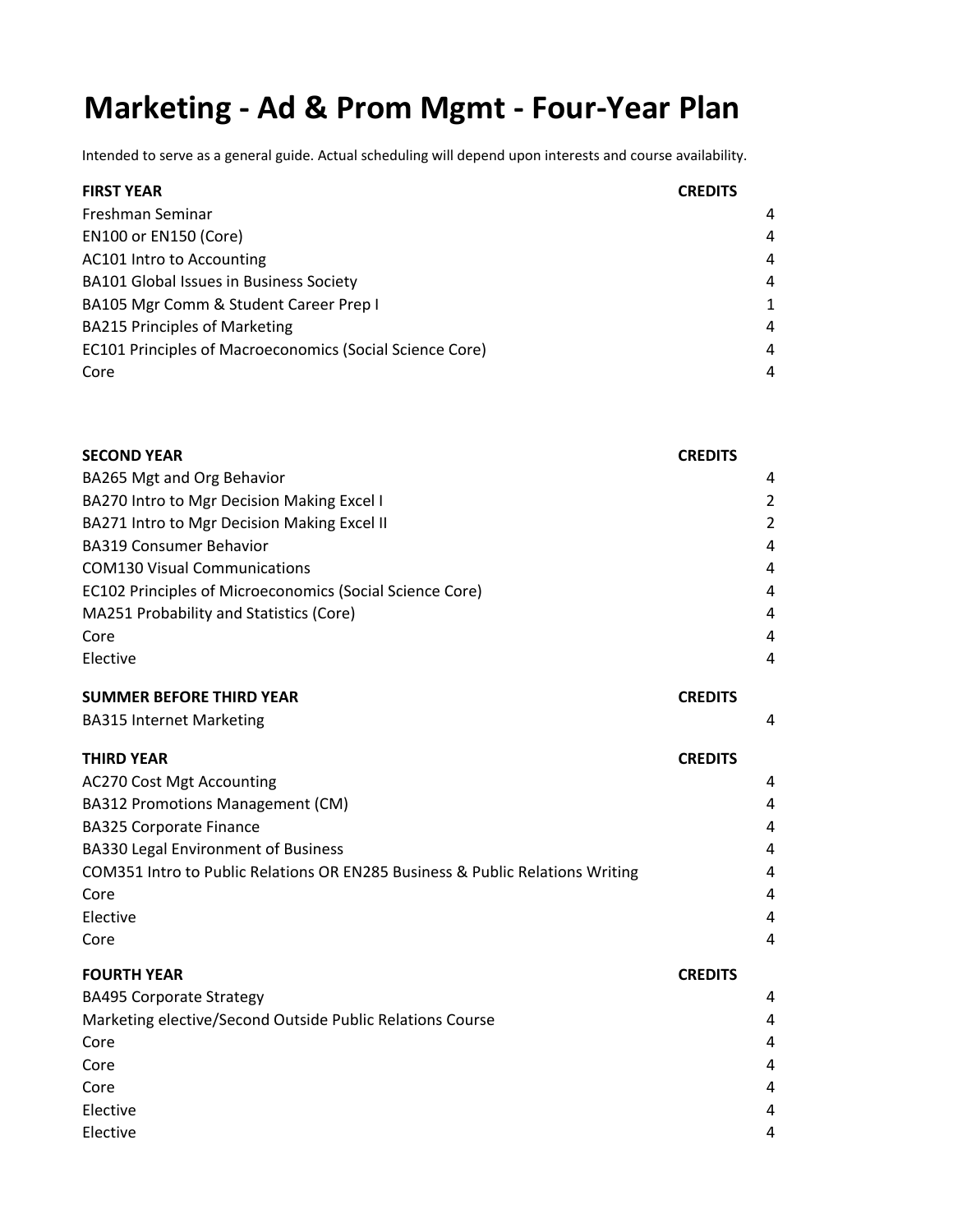# **Marketing ‐ Sales Management ‐ Four‐Year Plan**

| <b>FIRST YEAR</b>                                        | <b>CREDITS</b> |              |
|----------------------------------------------------------|----------------|--------------|
| Freshman Seminar                                         |                | 4            |
| <b>EN100 or EN150 (Core)</b>                             |                | 4            |
| AC101 Intro to Accounting                                |                | 4            |
| BA101 Global Issues in Business Society                  |                | 4            |
| BA105 Mgr Comm & Student Career Prep I                   |                | $\mathbf{1}$ |
| <b>BA215 Principles of Marketing</b>                     |                | 4            |
| EC101 Principles of Macroeconomics (Social Science Core) |                | 4            |
| Core                                                     |                | 4            |
|                                                          |                |              |

| <b>CREDITS</b> |
|----------------|
| 4              |
| 2              |
| 2              |
| 4              |
| 4              |
| 4              |
| 4              |
| 4              |
| 4              |
|                |

| <b>THIRD YEAR</b>                                    | <b>CREDITS</b> |
|------------------------------------------------------|----------------|
| <b>AC270 Cost Mgt Accounting</b>                     | 4              |
| <b>BA314 Sales and Sales Management</b>              | 4              |
| <b>BA325 Corporate Finance</b>                       | 4              |
| <b>BA330 Legal Environment of Business</b>           | $\overline{4}$ |
| BA380 Entrepreneurship OR BA385 New Venture Creation | 4              |
| Core                                                 | $\overline{4}$ |
| Elective                                             | 4              |
| Core                                                 | 4              |

| <b>FOURTH YEAR</b>              | <b>CREDITS</b> |
|---------------------------------|----------------|
| <b>BA495 Corporate Strategy</b> | $\overline{4}$ |
| Core                            | 4              |
| Core                            | 4              |
| Elective                        | 4              |
| Core                            | $\overline{4}$ |
| Elective                        | 4              |
| Elective                        | 4              |
| Elective                        | 4              |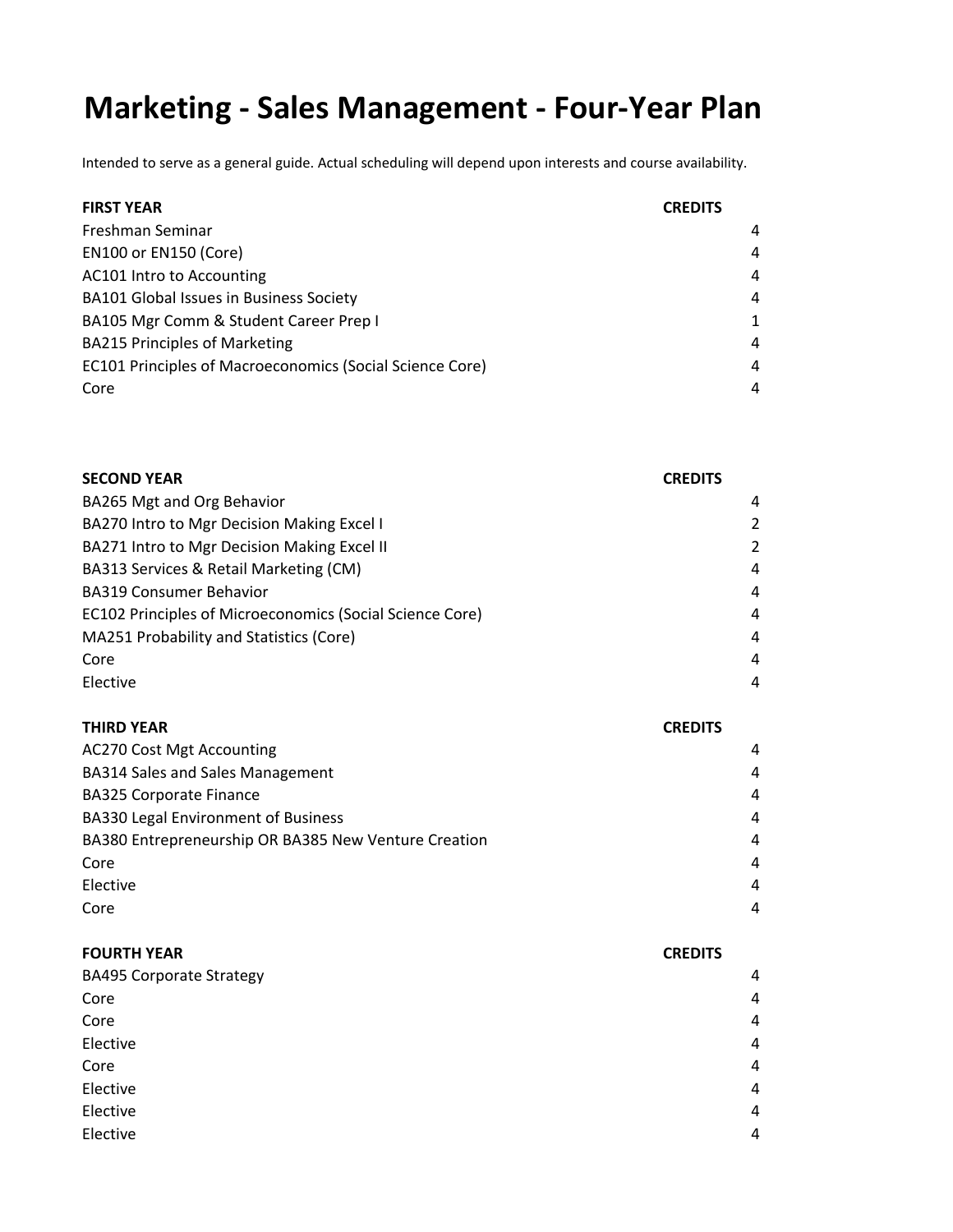# **Marketing ‐ Marketing Analytics ‐ Four‐Year Plan**

| <b>FIRST YEAR</b>                                               | <b>CREDITS</b> |
|-----------------------------------------------------------------|----------------|
| Freshman Seminar                                                | 4              |
| <b>EN100 or EN150 (Core)</b>                                    | 4              |
| AC101 Intro to Accounting                                       | 4              |
| BA101 Global Issues in Business Society                         | 4              |
| BA105 Mgr Comm & Student Career Prep I                          | $\mathbf{1}$   |
| <b>BA215 Principles of Marketing</b>                            | 4              |
| <b>EC101 Principles of Macroeconomics (Social Science Core)</b> | 4              |
| Core                                                            | 4              |

| <b>SECOND YEAR</b>                                       | <b>CREDITS</b> |
|----------------------------------------------------------|----------------|
| BA265 Mgt and Org Behavior                               | 4              |
| BA270 Intro to Mgr Decision Making Excel I               | $\overline{2}$ |
| BA271 Intro to Mgr Decision Making Excel II              | 2              |
| DAT200 Data Analytics I                                  | $\overline{c}$ |
| DAT300 Data Analytics II                                 | 2              |
| EC102 Principles of Microeconomics (Social Science Core) | 4              |
| MA251 Probability and Statistics (Core)                  | 4              |
| Core                                                     | 4              |
| Core                                                     | 4              |
| Marketing elective                                       | 4              |
| THIRD YEAR                                               | <b>CREDITS</b> |
| <b>AC270 Cost Mgt Accounting</b>                         | 4              |
| <b>BA311 Marketing Research</b>                          | $\overline{4}$ |
| BA320 Intro to Data Analytics in Business                | 4              |
| <b>BA325 Corporate Finance</b>                           | 4              |
| DAT370 Advanced SQL                                      | 2              |
| Marketing elective                                       | 4              |
| Core                                                     | 4              |
| Core                                                     | 4              |
| Elective                                                 | 1              |

| <b>FOURTH YEAR</b>                         | <b>CREDITS</b> |
|--------------------------------------------|----------------|
| <b>BA495 Corporate Strategy</b>            | $\overline{4}$ |
| <b>BA330 Legal Environment of Business</b> | 4              |
| Core                                       | $\overline{4}$ |
| Core                                       | $\overline{4}$ |
| Elective                                   | 4              |
| Elective                                   | 4              |
| Elective                                   | 4              |
| Elective                                   | 4              |